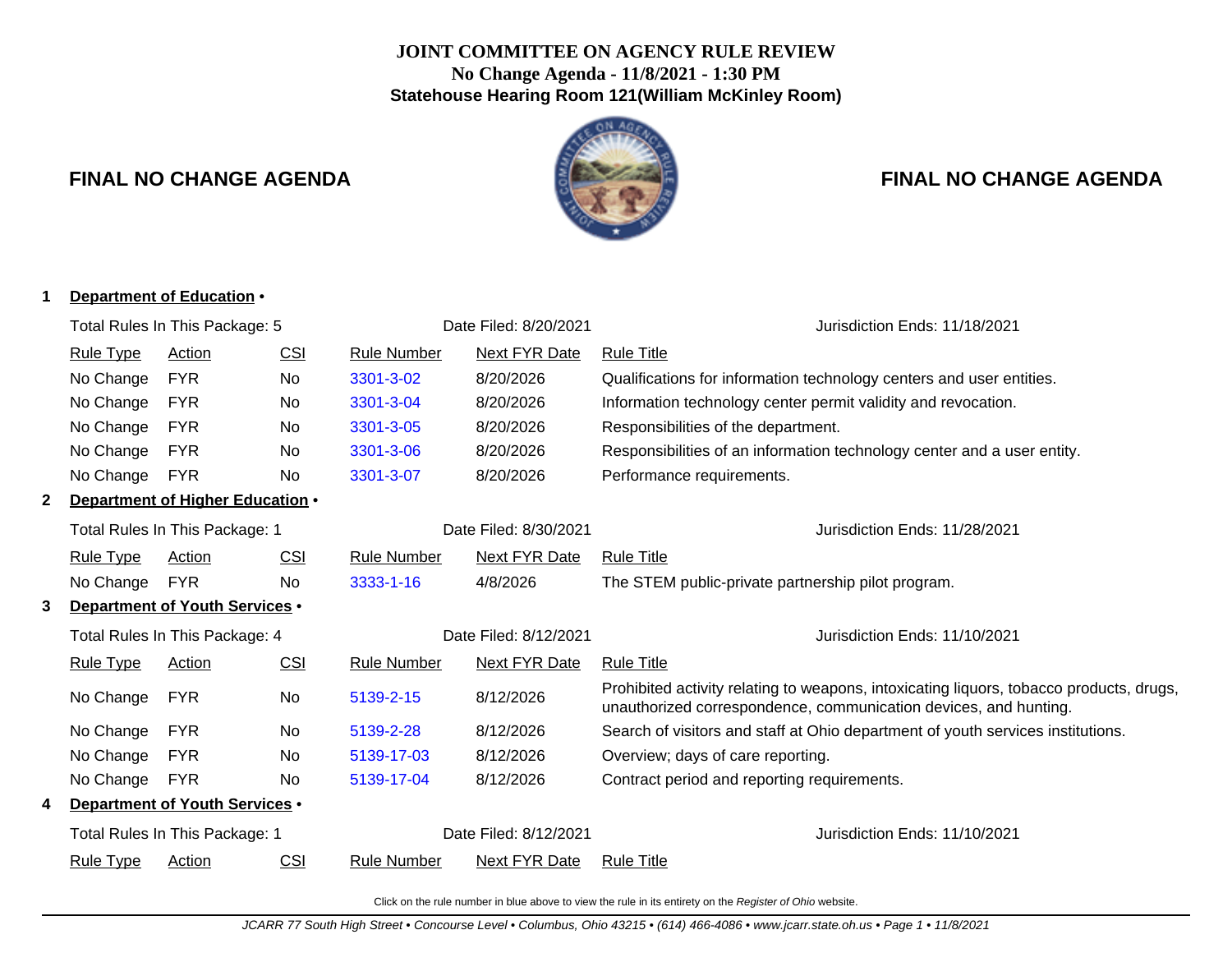#### **FINAL NO CHANGE AGENDA**

#### **JOINT COMMITTEE ON AGENCY RULE REVIEW**

**FINAL NO CHANGE AGENDA**

**11/8/2021 - 1:30 PM Statehouse Hearing Room 121(William McKinley Room)**

|   | No Change                       | <b>FYR</b>                             | No  | 5139-8-01             | 8/12/2026                    | Procedure for providing youth allowance.                                                                                          |
|---|---------------------------------|----------------------------------------|-----|-----------------------|------------------------------|-----------------------------------------------------------------------------------------------------------------------------------|
| 5 | Liquor Control •                |                                        |     |                       |                              |                                                                                                                                   |
|   | Total Rules In This Package: 3  |                                        |     |                       | Date Filed: 8/11/2021        | Jurisdiction Ends: 11/9/2021                                                                                                      |
|   | <b>Rule Type</b>                | Action                                 | CSI | <b>Rule Number</b>    | Next FYR Date                | <b>Rule Title</b>                                                                                                                 |
|   | No Change                       | <b>FYR</b>                             | Yes | 4301-1-01             | 6/1/2026                     | Definitions.                                                                                                                      |
|   | No Change                       | <b>FYR</b>                             | Yes | 4301-7-01             | 6/1/2026                     | Public notice of proposed rules.                                                                                                  |
|   | No Change                       | <b>FYR</b>                             | Yes | 4301-9-02             | 6/1/2026                     | Electronic data interchange.                                                                                                      |
| 6 |                                 | Ohio Department of Medicaid .          |     |                       |                              |                                                                                                                                   |
|   | Total Rules In This Package: 1  |                                        |     |                       | Date Filed: 8/10/2021        | Jurisdiction Ends: 11/8/2021                                                                                                      |
|   | <b>Rule Type</b>                | Action                                 | CSI | <b>Rule Number</b>    | <b>Next FYR Date</b>         | <b>Rule Title</b>                                                                                                                 |
|   | No Change                       | <b>FYR</b>                             | No  | 5160-4-21             | 8/10/2026                    | Anesthesia services.                                                                                                              |
| 7 |                                 | Ohio Environmental Protection Agency . |     |                       |                              |                                                                                                                                   |
|   | Total Rules In This Package: 3  |                                        |     | Date Filed: 8/10/2021 | Jurisdiction Ends: 11/8/2021 |                                                                                                                                   |
|   | <b>Rule Type</b>                | Action                                 | CSI | <b>Rule Number</b>    | <b>Next FYR Date</b>         | <b>Rule Title</b>                                                                                                                 |
|   | No Change                       | <b>FYR</b>                             | Yes | 3745-82-01            | 8/10/2026                    | Definitions.                                                                                                                      |
|   | No Change                       | <b>FYR</b>                             | Yes | 3745-82-03            | 8/10/2026                    | Monitoring for compliance with secondary maximum contaminant levels.                                                              |
|   | No Change                       | <b>FYR</b>                             | Yes | 3745-82-04            | 8/10/2026                    | Monitoring for compliance with the fluoride secondary maximum contaminant level.                                                  |
| 8 |                                 | Ohio Tuition Trust Authority .         |     |                       |                              |                                                                                                                                   |
|   | Total Rules In This Package: 10 |                                        |     |                       | Date Filed: 8/31/2021        | Jurisdiction Ends: 11/29/2021                                                                                                     |
|   | <b>Rule Type</b>                | <b>Action</b>                          | CSI | <b>Rule Number</b>    | <b>Next FYR Date</b>         | <b>Rule Title</b>                                                                                                                 |
|   | No Change                       | <b>FYR</b>                             | No  | 3334-1-01             | 1/16/2025                    | Definitions.                                                                                                                      |
|   | No Change                       | <b>FYR</b>                             | No. | 3334-1-02             | 1/16/2025                    | Meetings.                                                                                                                         |
|   | No Change                       | <b>FYR</b>                             | No  | 3334-1-04             | 1/16/2025                    | Setting of fees.                                                                                                                  |
|   | No Change                       | <b>FYR</b>                             | No. | 3334-1-05             | 1/16/2025                    | Application: refusal to enter into a variable college savings contract; refund.                                                   |
|   | No Change                       | <b>FYR</b>                             | No  | 3334-1-07             | 1/16/2025                    | Changing beneficiaries.                                                                                                           |
|   | No Change                       | <b>FYR</b>                             | No. | 3334-1-09             | 1/16/2025                    | Refunds; voluntary rollovers or terminations.                                                                                     |
|   | No Change                       | <b>FYR</b>                             | No  | 3334-1-10             | 1/16/2025                    | Termination of tuition payment contracts; reallocation.                                                                           |
|   | No Change                       | <b>FYR</b>                             | No  | 3334-1-12             | 1/16/2025                    | Conditions under which an interim period for investment of program funds is required for<br>the variable college savings program. |

Click on the rule number in blue above to view the rule in its entirety on the Register of Ohio website.